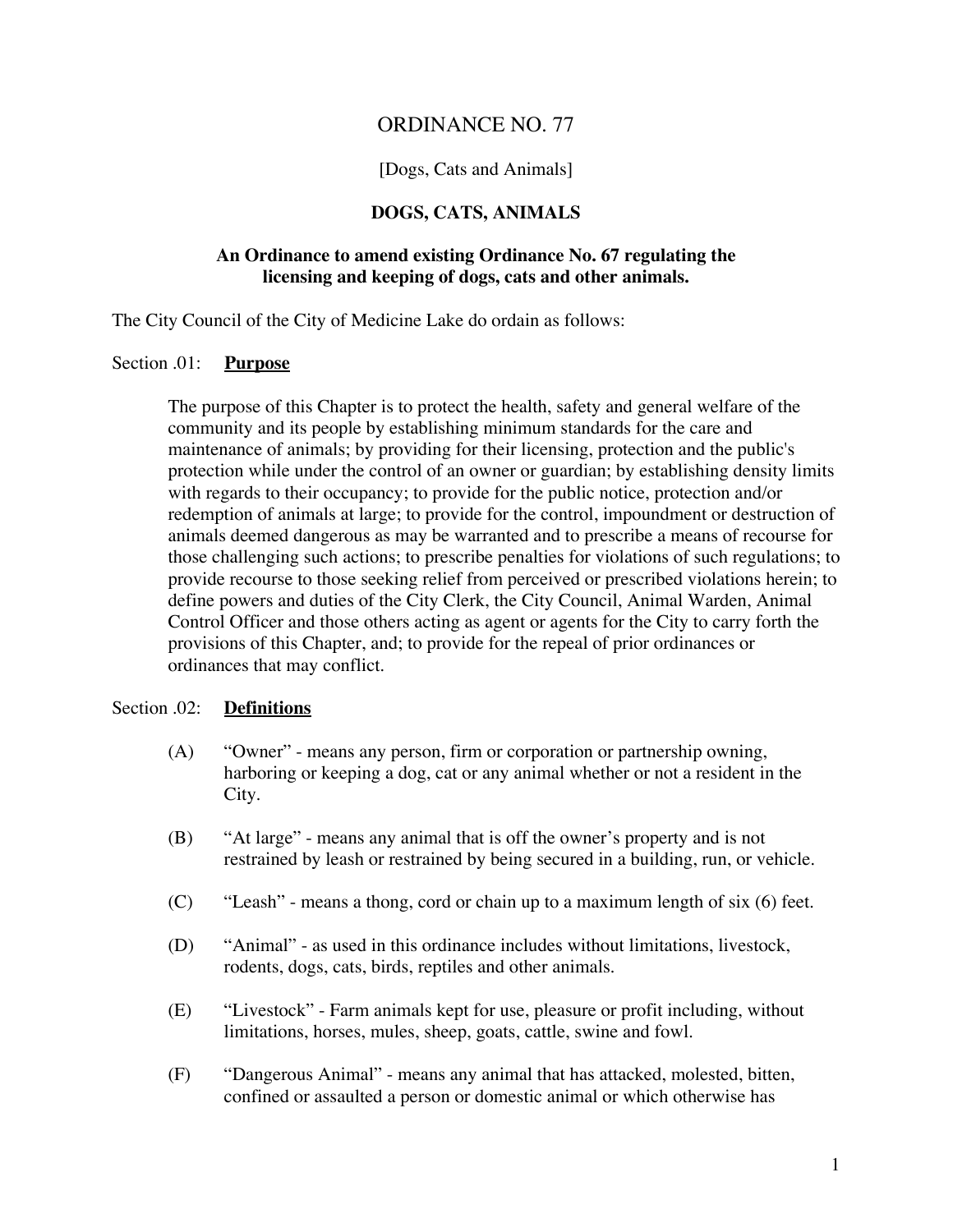demonstrated that it poses a significant threat or risk or causing harm or injury to persons or domestic animals.

- (G) "Single Family Dwelling Unit" means a single family dwelling owned or occupied by an owner of an animal as defined in Section .02(D).
- (H) "Multi-Unit Building" means any combination of single family dwelling units either attached or detached under common ownership by an individual or entity.

# Section .03: **License Required**

- (A) No owner or person shall own, harbor or keep a dog or cat over six (6) months of age within the City, unless a current license for such dog or cat has first been secured for the City.
- (B) An animal license shall be furnished at no cost. Applications for such licenses must be accompanied by a certificate of inoculation for rabies which is not more than eighteen (18) months old. Upon the receipt of the certificate of inoculation, the City shall execute a receipt in duplicate, its original of which shall be given to the person who makes application. The duplicate shall be retained in the records of the City. This receipt shall describe the dog or cat as to color, breed, age, sex and weight. Any owner shall produce, for inspection, the permit receipt upon request of the animal warden, police officer or City official.
- (C) An animal license for each dog or cat shall be requested by the owner from the City between the dates of the first day of April and the last day of June in each year, or within thirty (30) days after acquiring ownership or possession of any unlicensed dog or cat or within thirty (30) days after establishing residence in the City.
- (D) Late licensing charge. Licenses not obtained before the due dates will have a Five Dollar (\$5.00) late licensing charge. If a license has not been obtained within thirty (30) days after a dog or cat becomes six (6) months of age, then there be a Ten Dollar (\$10.00) late license charge.

# Section .04: **Tags**

(A) The City shall procure a sufficient number of metallic tags, and shall deliver one such tag to the person issued a license. It shall be the responsibility of the owner of the dog or cat for which said tag was obtained to permanently attach the tag to the collar of the dog or cat in a manner so that the tag may be readily seen on the animal. The tag is not transferable to any other dog or cat. If a tag is lost or stolen, the owner may obtain a new tag upon request.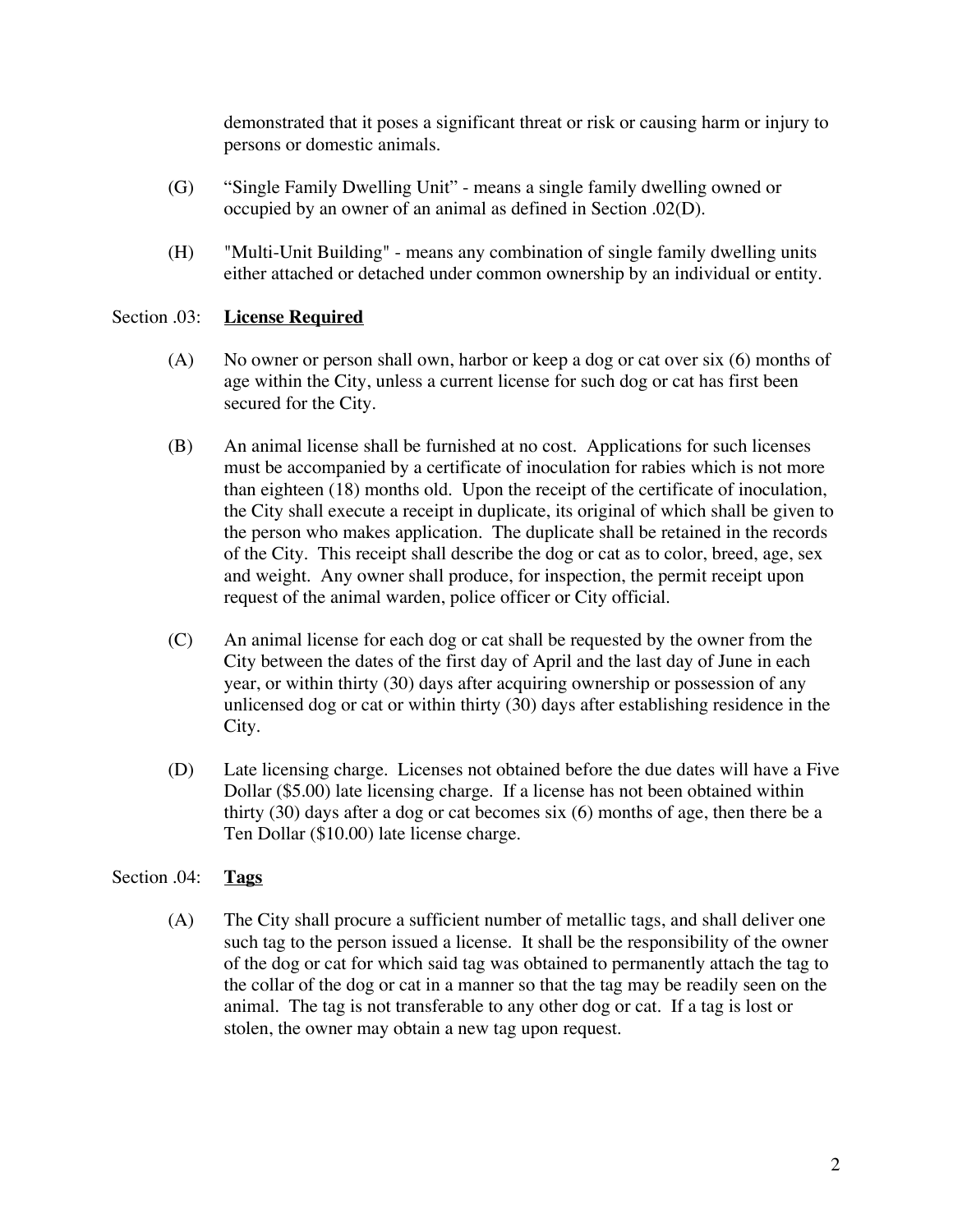## Section .05: **Running At Large Prohibited**

- (A) No animal including without limitation, dogs and cats, shall be permitted to run at large anywhere within the limits of the City of Medicine Lake. Any animal described in this subsection found running at large may be impounded by the Animal Warden or police officers. All animals shall be kept secured on a leash which is attached to a person at all times. The owner shall keep all animals in control and under restraint at all times, including when on leash, to prevent injury to others. Animals, when on their owners' property, are not required to be leashed.
- (B) Animals in Parks

Animals shall be allowed in any public park in the City, except where posted.

(C) Unspayed Female Dogs and Cats

Every unspayed female dog or cat in heat shall be confined in a building or secured enclosure in such a manner that such female dog or cat cannot come into contact with another animal except for planned breeding.

# Section .06: **Cleanup**

(A) Any person having the custody or control of any animal shall have the responsibility for cleaning up any feces of the animal immediately and to dispose of such feces in a sanitary manner. Cleanup equipment must be carried on the person in charge of the animal and must be displayed upon the request of a City official or law enforcement officer. No animal feces may be placed in a refuse container in the City Park unless contained within a plastic sealed container.

## Section .07: **Dogs or Cats Disturbing the Peace**

- (A) It is unlawful for any person to keep or harbor a dog or cat which barks, cries, squeals, howls or meows, excessively, continuously or in an untimely manner. The phrase "barks, cries, squeals, howls or meows, excessively, continuously or in an untimely manner" includes, but is not limited to, the creation of any noise by any dog or cat which can be heard by any person, including a law enforcement officer or animal control officer, from a location outside of the building or premises where the dog or cat is being kept, and which noise occurs repeatedly over at least a five (5) minute period of time, with a thirty (30) second or less lapse of time between each animal noise during the five (5) minute period.
- (B) Upon the receipt of a written complaint by two (2) or more persons residing in the vicinity of such a dog, a City Police Officer or Animal Warden shall notify the owner to abate the nuisance. For the purposes of this provision, members of the same family unit residing in the same dwelling shall be regarded as one (1)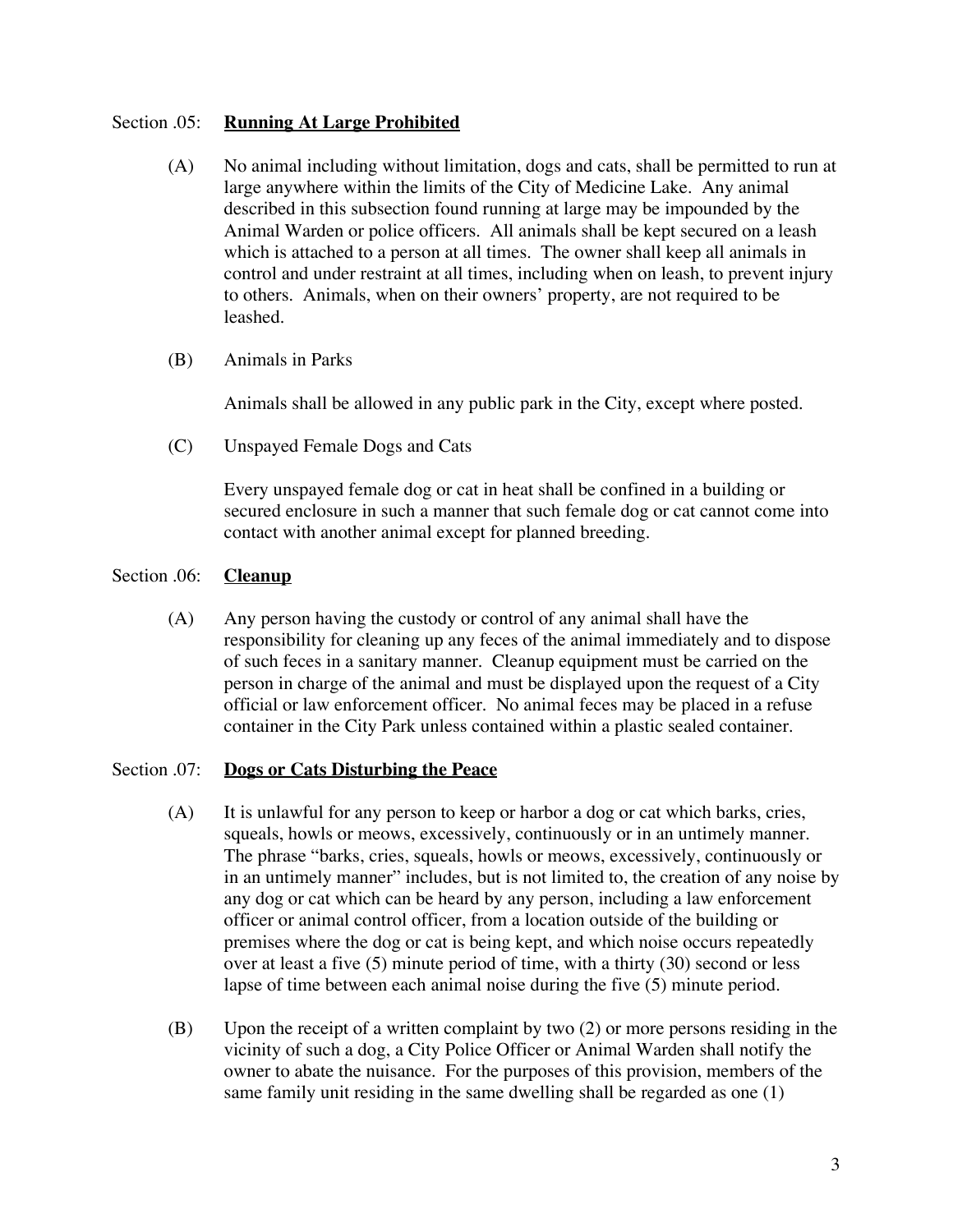person. A police officer, animal warden or City Official may act as the second or confirming complainant.

# Section .08: **Number of Dogs or Cats**

- (A) An occupant of a single family dwelling unit shall not own, harbor or keep on or within said unit more than two (2) dogs over the age of six (6) months nor more than three (3) cats over the age of six (6) months and in no event more than four (4) animals (dogs and cats) in total per single family dwelling unit.
- (B) An occupant of a single family dwelling unit within a multi-unit building shall not own, harbor or keep more than one (1) dog over the age of six (6) months and one (1) cat over the age of six (6) months.

## Section .09: **Impoundment**

- (A) The City Council shall, from time to time, designate a place as City Impoundment Facility or Pound for keeping and maintaining any dogs, cats or other animals which may be seized or impounded pursuant to this Ordinance.
- (B) At all times, Police Officers and the official Animal Warden, shall seize and impound any animals kept or harbored within the City without the tag provided for by this Ordinance or animals running at large. At all times, Police Officers and/or the Animal Warden may seize and impound any animal kept or harbored within the City that has been found to be or is suspected of attempting to cause injury, attempting to injure through aggression, diseased animals, injured animals, animals disturbing the peace, or any animals running at large. To enforce this Ordinance, Police Officers and the Animal Warden may enter on private property when they have reasonable cause to believe there is an animal kept, harbored or running at large in violation of this Ordinance.
- (C) It shall be unlawful for any person or persons to interfere with the Animal Warden or Police Officer engaged in taking an animal hereunder for impounding or refusing to surrender an animal to a Police Officer or Animal Warden for confinement as required.

## Section .10: **Notice of Impounding**

- (A) Upon taking an impounding any animal with current tag whose ownership is known, the Clerk or other authorized person shall immediately notify the owner.
- (B) Upon taking and impounding any animal whose ownership is not known, the Clerk or other authorized person shall immediately post on the outside bulletin board of the Medicine Lake City Hall a notice of impounding.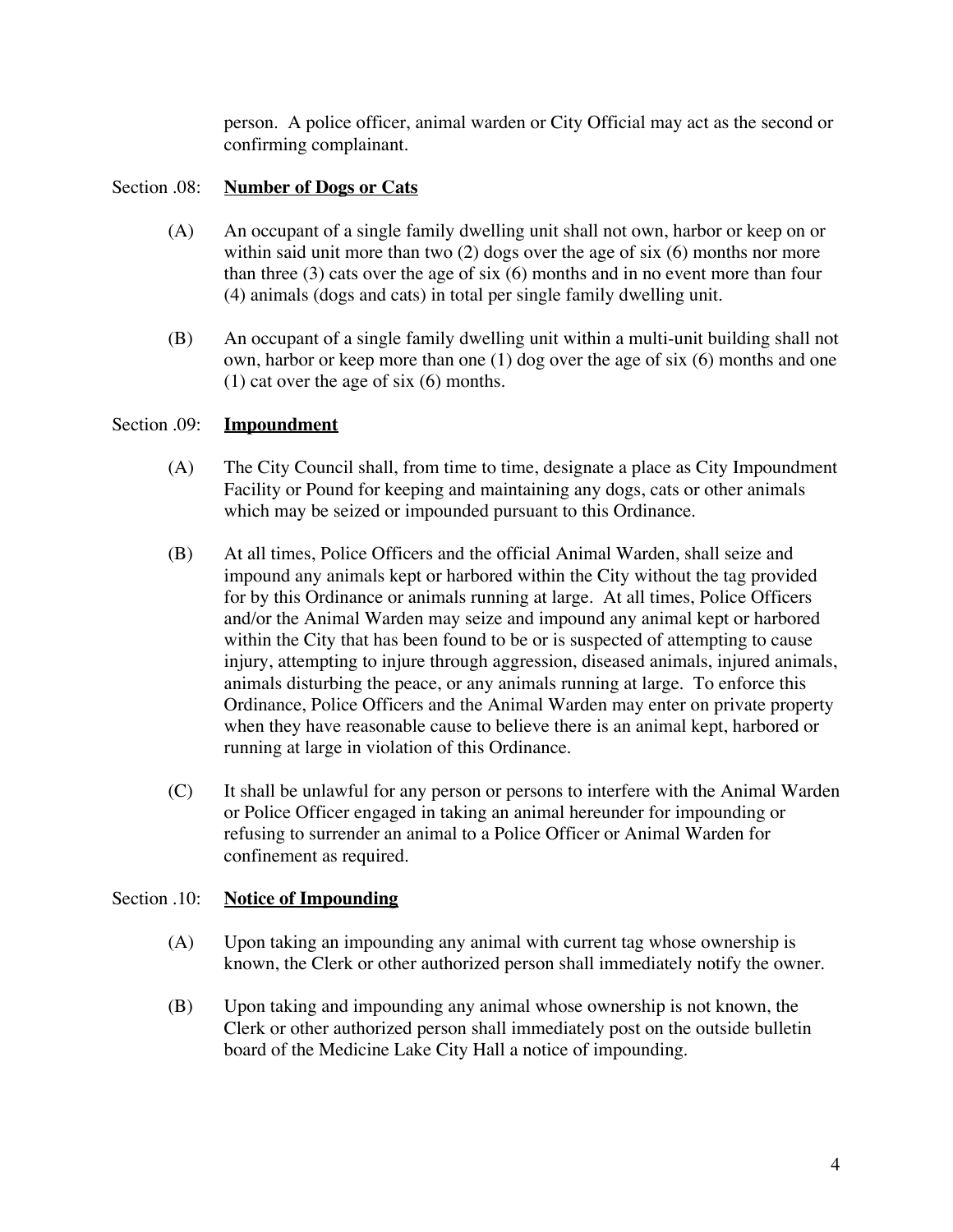# Section .11: **Redemption or Release**

- (A) Any animal so impounded shall be kept for at least five (5) business days unless sooner reclaimed by the owner thereof. The owner of any impounded animal may reclaim the same by paying all impounding fees set by the City Council plus the cost at the animal pound plus obtaining a current license if no current license has been issued and paying late charges, if necessary.
- (B) If at the end of five (5) business days the animal has not been redeemed, it may be sold at private sale or disposed of by the pound keeper, provided that such animal has not bitten or been suspected of biting any person.

# Section .12: **Impounding for Biting**

- (A) Any animal which is capable of transmitting rabies and which has bitten a person shall be taken up and impounded for at least ten (10) days, separate and apart from all other animals at a licensed veterinarian clinic or pet hospital under the care and supervision of a licensed veterinarian until it is determined whether or not said animal had or has rabies. For those animals for which the owner can provide current rabies vaccination and unless the bitten person requests impoundment of the animal at a licensed veterinarian clinic or pet hospital, the owner shall confine the animal for at least ten (10) days and shall obtain within seven (7) calendar days thereafter a certification from a licensed veterinarian that the animal is not rabid. If the animal is found to be rabid, it shall be destroyed. If it is found not to be rabid, it shall be vaccinated for rabies, if not already vaccinated, and returned to the owner, provided that owner shall first pay the cost of impounding and other fees.
- (B) If the owner does not pay such cost within five (5) days after he has been notified to claim or retrieve his animal, the animal may be disposed of as provided in Section .11(B).
- (C) The cost incurred by the City in carrying out the provisions of this Section shall be paid by the owner of such impounding animal.
- (D) Any animal which has been bitten by a known rabid animal shall be picked up and destroyed, provided, however, that such animal may be immediately killed if with reasonable effort it cannot first be taken up and impounded. If so picked up and impounded, the animal shall not be destroyed if the owner thereof makes provisions for a suitable quarantine for a period not less than six (6) months of unvaccinated animals, or for thirty (30) days, if proof of previous immunization is furnished and booster injections are given by a licensed veterinarian at the expense of the owner of such animal.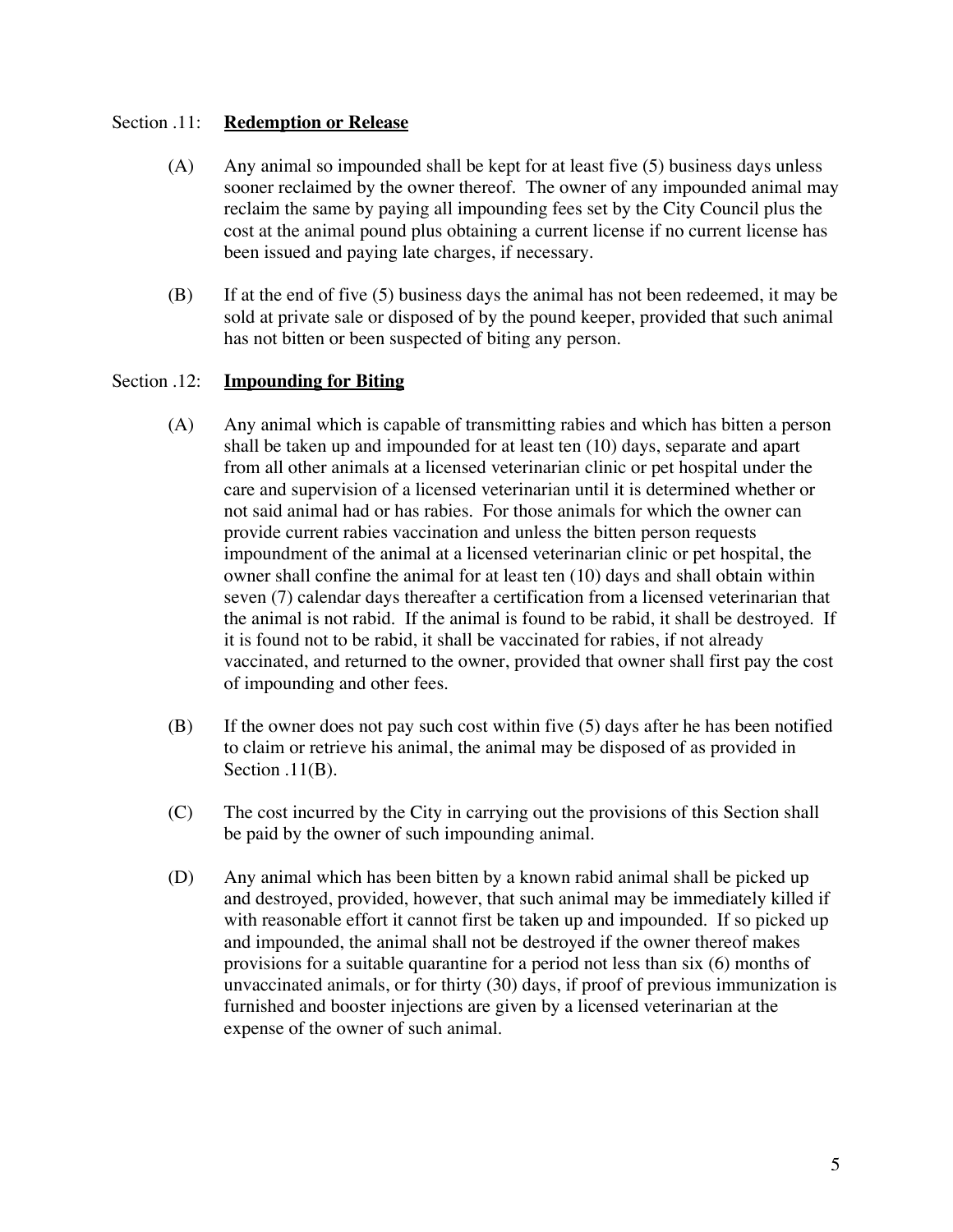## Section .13: **Destruction of Dangerous Animals**

- (A) After the owner of an animal is give notice and an opportunity for a hearing as provided in this subsection, the City Council is authorized to order the destruction or disposition of any animal which the City Council determines to be a Dangerous Animal.
- (B) The owner of the offending animal shall be notified in writing personally delivered or by certified mail, return receipt requested, as to the dates, times, places, and persons bitten, if any, of the right within ten (10) days to request a hearing before the City Council for a determination as to the dangerous nature of the animal and the disposition. If the owner does not request a hearing within ten days of said notice, the City shall make such order as the City Council deems proper. The City Council may order the Animal Warden to take the animal into custody for destruction in which case the owner shall immediately make the animal available to the Animal Warden.
- (C) If the Owner requests a hearing for determination as to the dangerous nature of the animal, the hearing shall be held before the City Council at a date not more than three weeks after demand for said hearing. The records of the Animal Warden shall be admissible for consideration without foundation. After considering all evidence, the City Council shall make such order as the City Council deems proper, including, but not limited to, destruction of the Animal, if consistent with state and federal law, transfer of the animal to a zoo or other facility, and reimbursement by the owner of the reasonable costs of temporary impoundment and transportation of the Animal.

# Section .14: **Severability**

(A) If any part of this Ordinance shall be held invalid, such part shall be deemed severable and the invalidity thereof shall not affect the remaining parts of this Ordinance.

# Section .15: **Penalties**

(A) A violation of this ordinance shall be a misdemeanor punishable by a fine up to \$1,000.00 or ninety (90) days in prison, or both. Each day the violation of this ordinance continues shall be a separate violation.

## Section .16: **Enforcement Procedures**

The City shall designate at least one (1) animal control officer or licensed police officer or agency for the purpose of enforcing the provisions of this Chapter and state law. Any person may call or deliver a complaint to such officer or officers stating the facts and circumstances of an alleged violation of this Chapter.